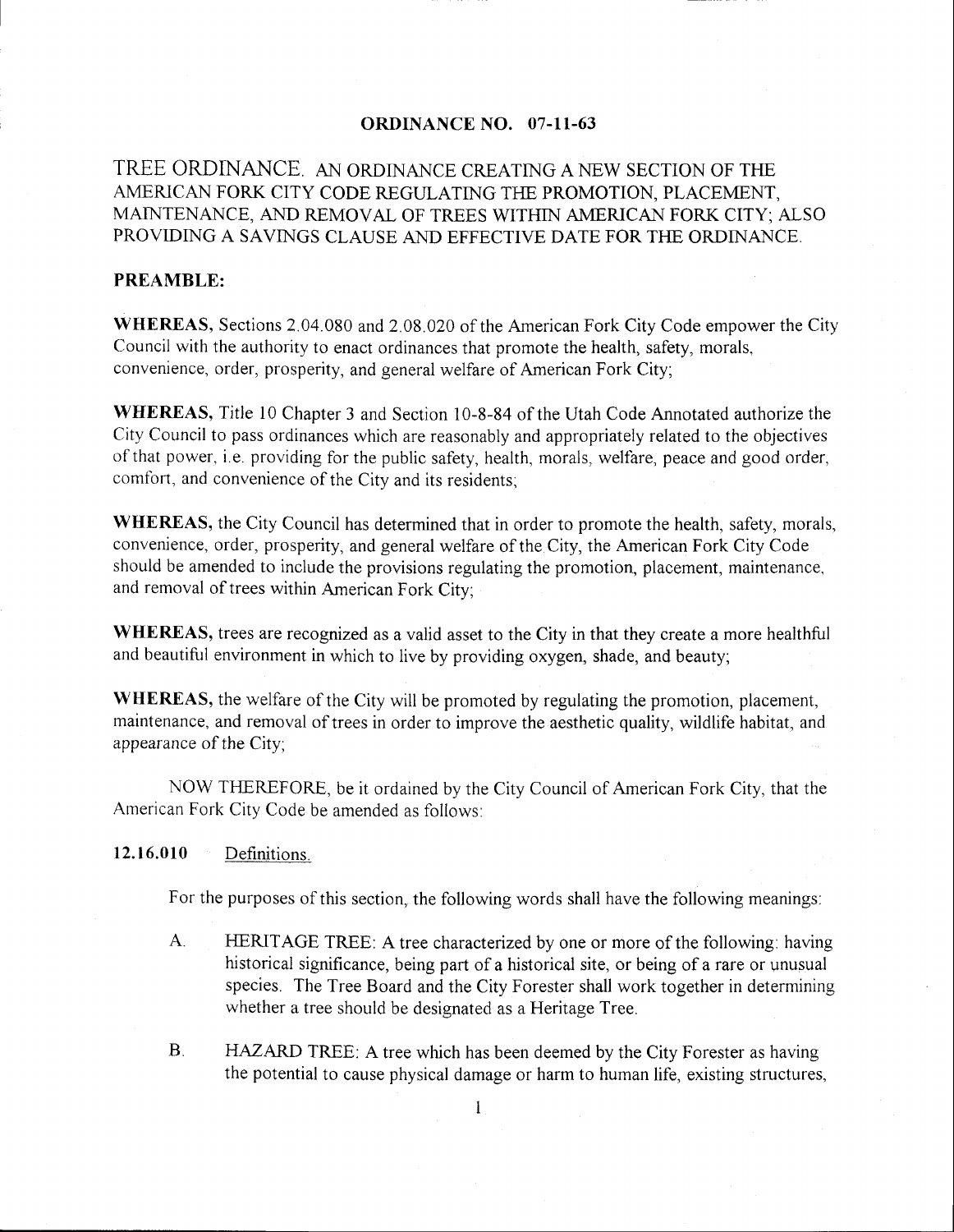or utilities; including (but not limited to) any tree that is host to a communicable disease or destructive disease or other pestilence, a tree whose roots cause the surface of a public street, curb, gutter, or sidewalk to be up-heaved or otherwise disturbed, or any tree whose condition or location constitutes a danger to the health, safety, or well-being of the public.

- $C_{\cdot}$ PROTECTIVE MEASURES. Any steps taken to safeguard the appearance, health, condition, or continued viability of a protected tree. Typical examples are: physical structures limiting aceess to a protected tree, pruning to allow access to a site, supplemental watering or fertilization, washing of canopy to remove dust or other residues, berms or grading to prevent erosion or silting in a protected root zone, signage indicating protected status of trees, or other methods deemed necessary at the time of authorization.
- PLBLIC PROPERTY. Any right-of-way, park, street, sidewalk, easement, or other ground owned by American Fork City. D.
- PUBLIC TREE: Any tree located on public property within American Fork City. E.
- STREET TREE: Any tree planted within any right-of-way or easement adjacent thereto. F
- TREE TOPPING: The severe cutting back within the tree's crown to such a degree so as to remove the normal canopy and disfigure the tree. G
- TREE MAINTENANCE: Measures performed to promote the desirable growth and health of a tree, such as (but not limited to) watering, fertilization, mulching, weeding, pest management, pruning, and physical protection.  $H<sub>r</sub>$

#### Creation and Establishment of the City Tree Advisory Board. t2.16.020

- The Beautification and Shade Tree Committee, as established by Resolution 95-04-15R, shall be the Tree Advisory Board for American Fork City. This committee shall act in an advisory capacity to the City Forester and shall focus its activities on those purposes specified in its charter,  $A_{\cdot}$
- The City shall designate an employee to act as the City Forester. B

#### Tree Planting, Maintenance, Protection, and Removal. 12.16.030

The City of American Fork shall have the right to plant, prune, maintain, and remove trees, plants, and shrubs within the lines of all streets, alleys, avenues,  $A_{\cdot}$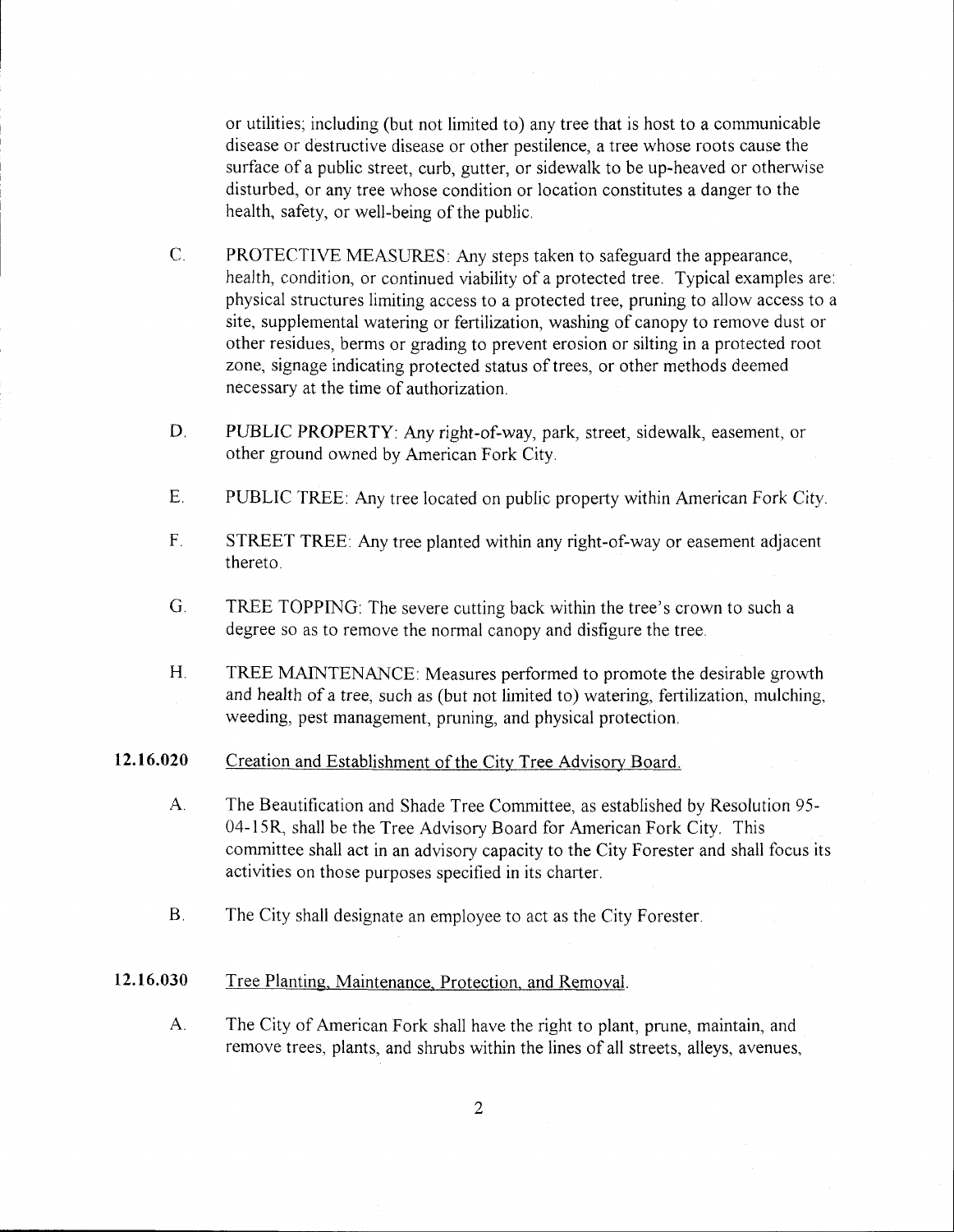lanes, squares, public grounds, public utilities or elsewhere, as may be necessary to insure public safety,

- $B<sub>1</sub>$ When locating trees beneath power lines, trees should be placed far enough from the power lines that branching will not reach power lines at maturity.
- $\overline{C}$ . Debris resulting from tree maintenance or removal shall be removed from any street, sidewalk, right-of-way, or other public area by sunset of the same day, unless specifically authorized to do otherwise by the City Forester.
- D. No private person shall engage in the pruning, planting, spraying, removing, relocating or topping of Public Trees without the authorization of the City Forester
- No person shall willfully injure or destroy any Public Tree, including (but not limited to) piling or storing building materials or equipment on or near a Public Tree so as to cause injury, posting signs on Public Trees, pouring injurious matter on or around Public Trees including that which would shut offair, water, and light to Public Trees, or otherwise permitting animals to damage Public Trees. E
- Public Trees may not overhang or encroach upon adjacent properties, sidewalks, streets, or public right-of-ways, nor shall they obstruct the view of traffic signs or street intersections, Public Trees under which pedestrians may walk shall be pruned clear of all branches between the ground and a height of seven (7) feet. F
- $G<sub>1</sub>$ Whenever a Public Tree is removed, the stump shall not project above the surface level of the ground, unless authorized to do otherwise by the City Forester
- $H_{\cdot}$ The City may establish a fund to remove trees that are in conflict with sidewalks or power lines and replace them with trees compatible to the situation. The City may cooperate with utility companies and others to mitigate such conflicts. This program shall be administered by the City Forester.

#### Coordination Between Departments. 12.16.040

- City departments shall seek the counsel and recommendation of the City Forester prior to the removal or major alteration of any Public Tree unless the tree poses immediate danger to the public.  $A_{\cdot}$
- Plans for all lighting, power transmission and distribution, sewer, irrigation, water, street and other public works projects shall be considered with reference to their effect upon Public Trees.  $B<sub>1</sub>$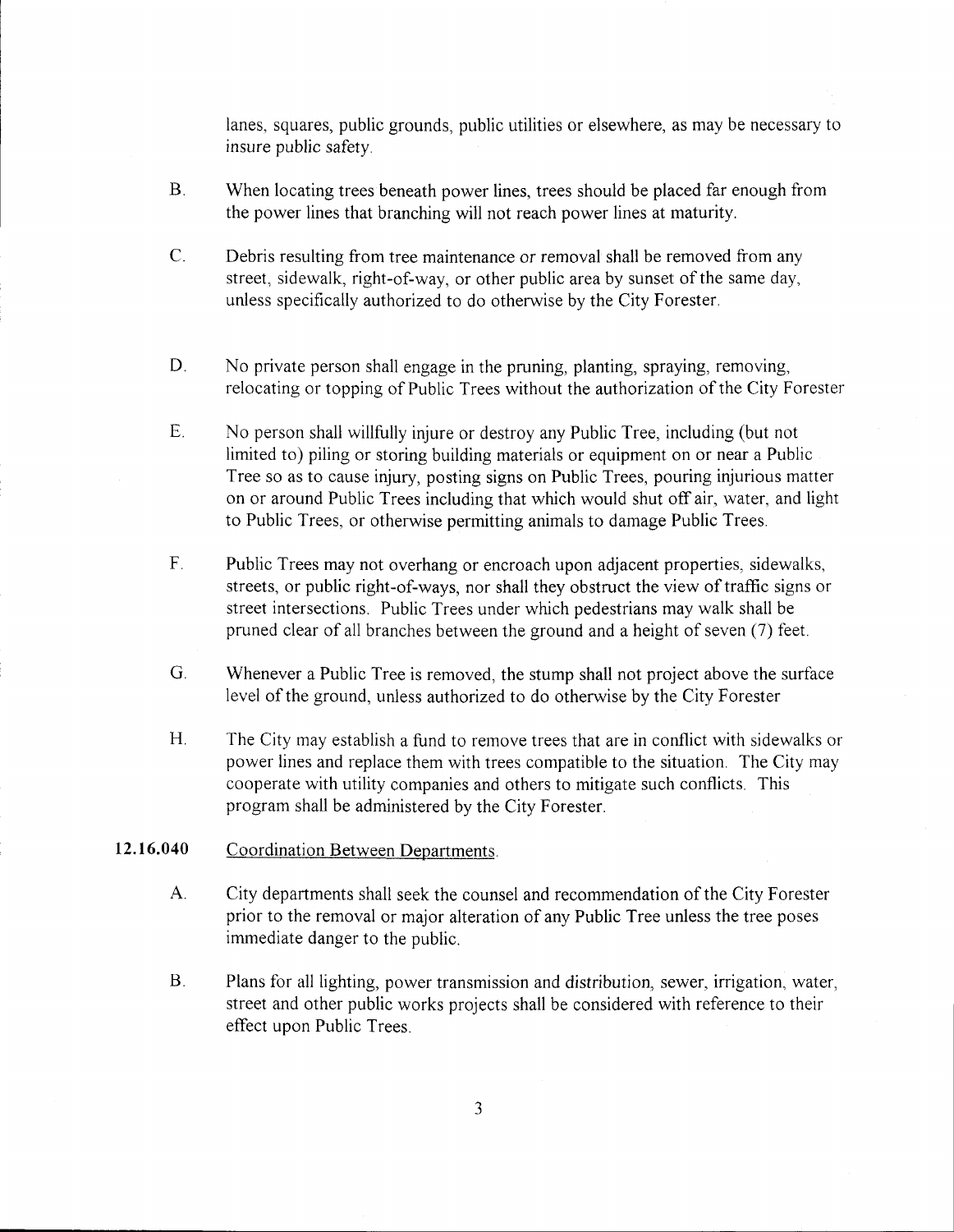$C_{-}$ Prior to planting or replacing any Public Tree, the department or employee shall first obtain written authorization from the City Forester. In the written authorization, the City Forester may indicate species and location of tree, its current or future impact on public or private utilities, and any other conditions or protective measures deemed necessary to ensure the well-being of the tree.

#### 12.16.050 Hazard Trees.

- $A_{\cdot}$ It shall be unlawful to keep or maintain a tree which is a danger or hazard to other trees or humans. The City Forester shall determine if the tree presents a danger or hazard. Where a Hazard Tree exists upon private property, the owner, landlord, tenant, or other person in control of the property on which such hazard exists, shall be deemed to be the cause thereof, and shall be liable therefore.
- $B<sub>1</sub>$ The City may serve notice in writing upon the owner of property upon which a Hazard Tree is found, or other person who may be the cause thereof, and require the person or owner to abate the Hazard Tree within fifteen  $(15)$  calendar days.
- $\mathsf{C}$ . If an owner or responsible party refuses to abate a Hazard Tree after written notice and the time specified therein, the City may abate or procure the abatement of the tree at the expense of the person or entity failing to remove the tree.

#### 12.17.060 Heritage Trees.

- A Private property owners shall recommend or nominate Heritage Trees on their property on a voluntary basis. The Tree Advisory Board shall inventory such Trees and make its recommendation to the City Forester as to whether such tree should be classified as a Heritage Tree. In no ease shall the City nominate and inventory a Heritage Tree on private property without voluntary consent of the owner of the tree. The designation of a tree as a Heritage tree that is owned by private landowner shall only apply to the landowner who consents to such designation.
- $B<sub>1</sub>$ The Tree Advisory Board shall recommend and nominate Public Trees as Heritage Trees to the City Forester.
- $C_{\cdot}$ Those trees that have been classified as Heritage Trees by the City Forester are protected. As such, Heritage Trees may not be removed or damaged without the authorization of the City Forester and a majority ratifying vote of the Tree Advisory Board.
- 12.16.070 Appeals.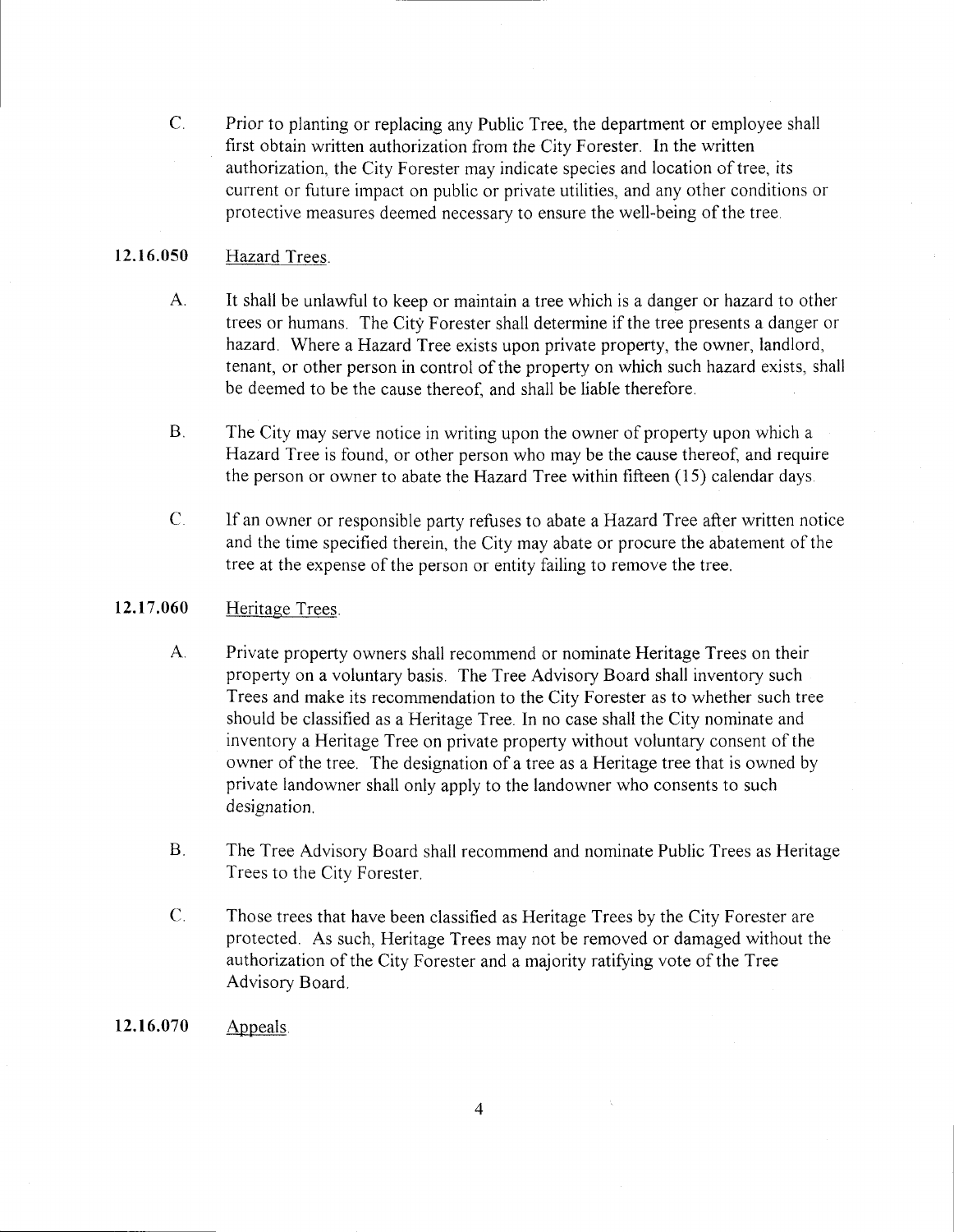- A. Appeals of any requirements under this ordinance shall be made to the City Forester in writing, signed by the applicant with a statement of reasons supporting the appeal. The City Forester shall render a decision within thirty (30) days in writing.
- B. The decision of the City Forester may be appealed to the City Council within twenty (20) days. The City Council shall have final authority.

# 12.16.080 Enforcement.

- A. The City Forester shall have power to enforce all regulations within this ordinance as they apply to Public Trees.
- B. Criminal. Any person found in wilful violation of any provision of this chapter shall be guilty of a Class C misdemeanor.
- C. Civil. A party who violates any of the provisions of this chapter causing the injury or death of Public Tree shall be required to replace the value of the tree in accordance with the most recent Valuation of Landscape Trees, Shrubs, and Other Plants, as published by the International Society of Arboriculture.
- D. The City may pursue both criminal and civil actions against any person or entity that violates this chapter.
- E. Each tree on which a violation occurs shall constitute a separate offense.

## SEVERABILITY:

lf any provision or clause of this chapter or the application thereof to any person or circumstances is held to be unconstitutional or otherwise invalid by any court of competent jurisdiction, such invalidity shall not affect other sections, provisions, clauses, or applications which can be implemented without the invalid provision, clause, or application. To this end, the provisions of this chapter are declared to be severable.

## EFFECTIVE DATE:

This ordinance shall take effect immediately upon its passage and publication as prescribed by law

# PASSED AND ADOPTED BY THE CITY COUNCIL OF AMERICAN FORK CITY, STATE OF UTAH, ON THIS THE 27 DAY OF NOVEMBER, 2007.